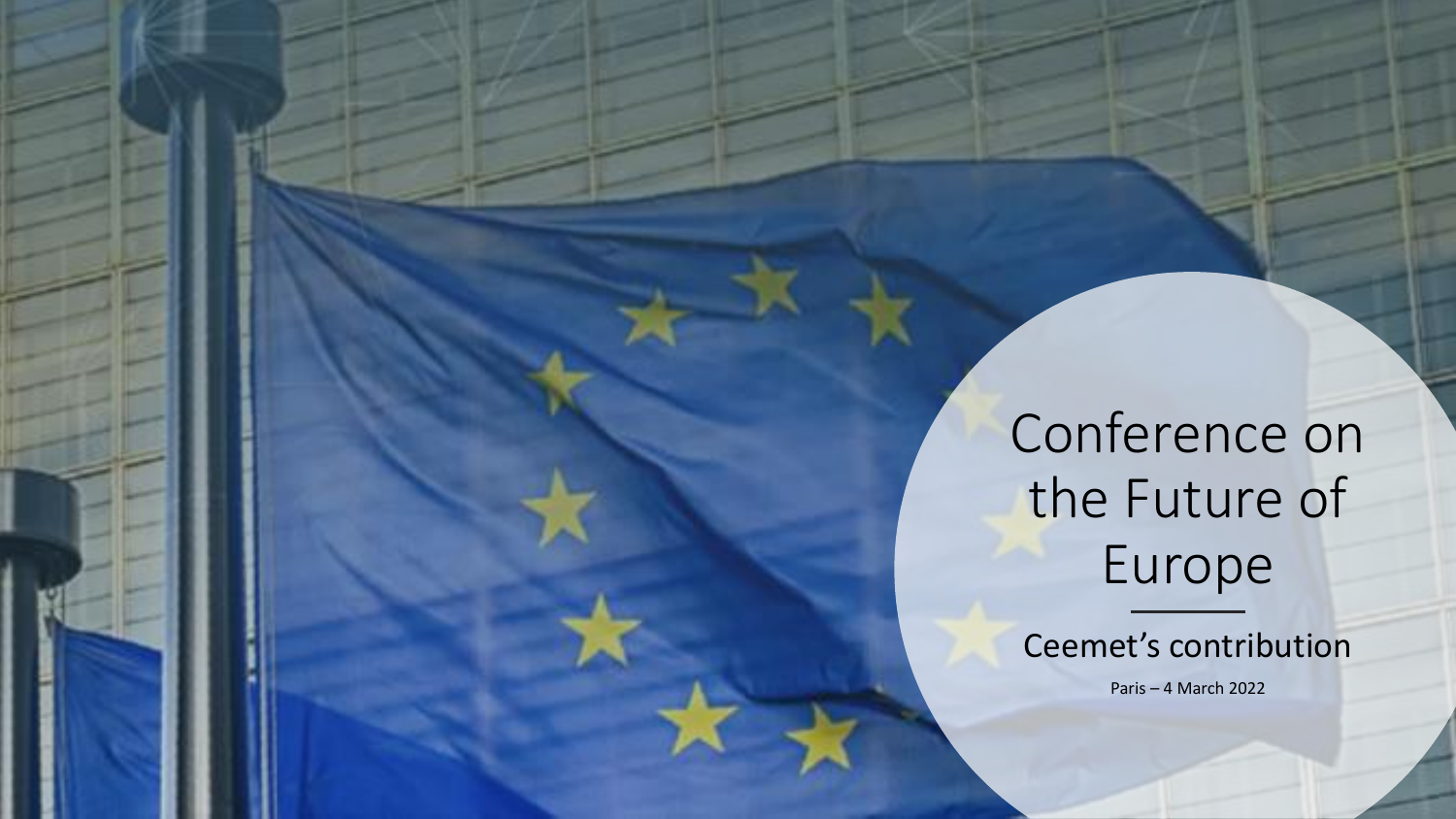## 1. Labour mobility

- a. Reduce the many administrative burdens and provide easily accessible and updated information for companies posting workers abroad.
- b. Investigate the possibility of setting up an EU single notification system via the European Labour Authority.
- c. Use the same structure on each single national website, while outlining the specificities of each national system, this will enhance its user friendliness.
- d. Implement the Electronic Exchange of Social Security Information project (EESSI) in order to allow a better, more efficient, and uniform exchange between administrations throughout all Member States.
- e. Set-up, properly, the European Social Security Pass (ESSP).

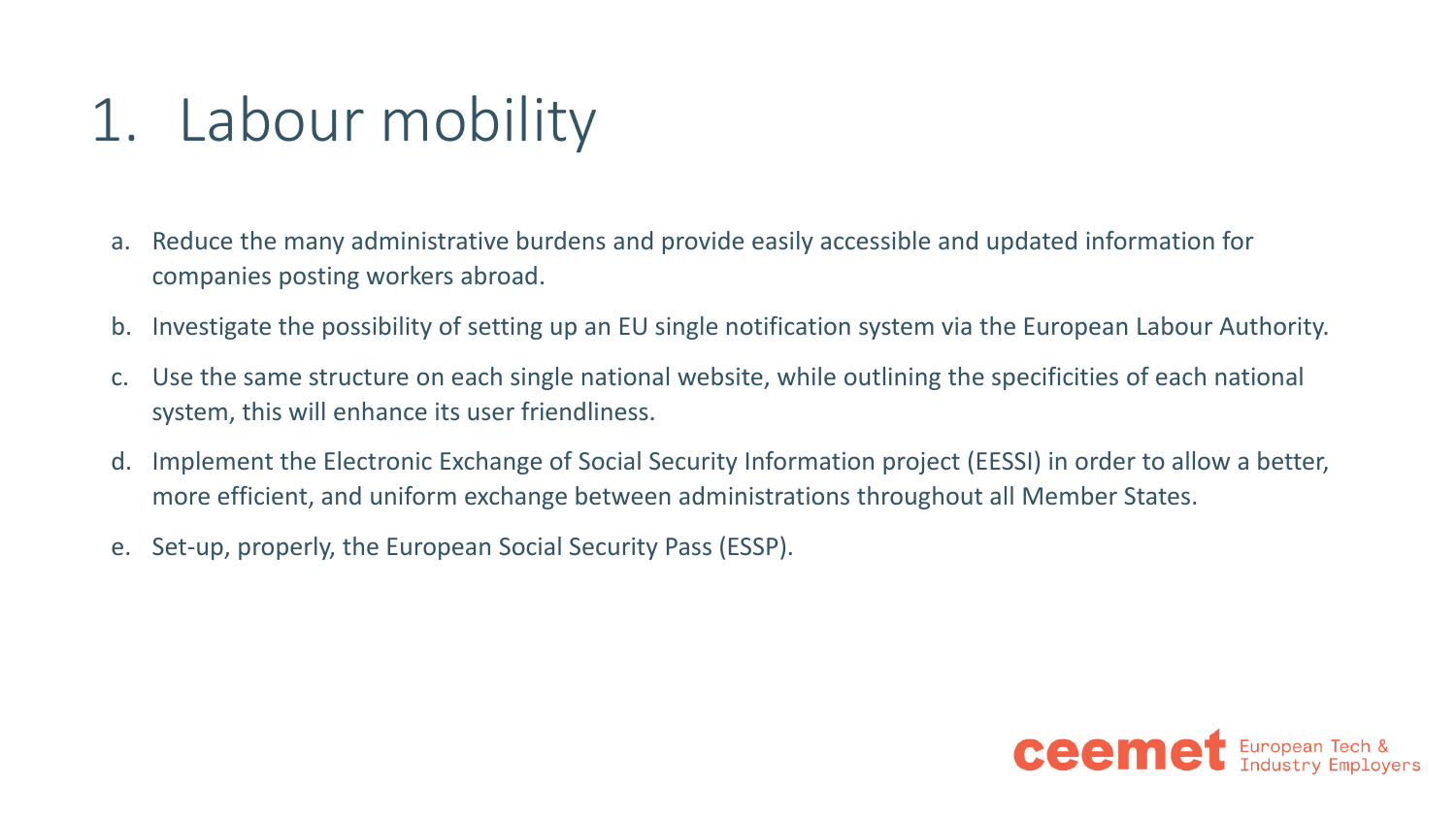## 2. Regulation

- a. Remove the red tape which is slowing down investment in industry, for example via the Commission's current "one-in-oneout" proposal.
- b. Do not legislate in areas where there is no EU competence, if it is not laid down in the European treaties or the case-law of the European Court of Justice.
- c. Deliver a workable solution for due diligence of supply chains, ensuring EU companies competitiveness vis-à-vis third country companies.
- d. Ensure social partners are consulted on all relevant topics within an appropriate timeframe.
- e. Guarantee EU regulation and its national implementation is always checked against the principles of subsidiarity and proportionality and is based on the most recent evidence available.
- f. Ensure more consistency in the application of EU legislation.
- g. Respect the autonomy of social partners and ensure no EU, or national, interference in wage setting and collective bargaining.
- h. Put a greater emphasis on best practice and guidance, in the field of Occupational Safety & Health, to make complying with EU legislation as less burdensome as possible.
- i. Carry out an impact assessment of the European Commission multi-annual work programme at the start of each mandate.